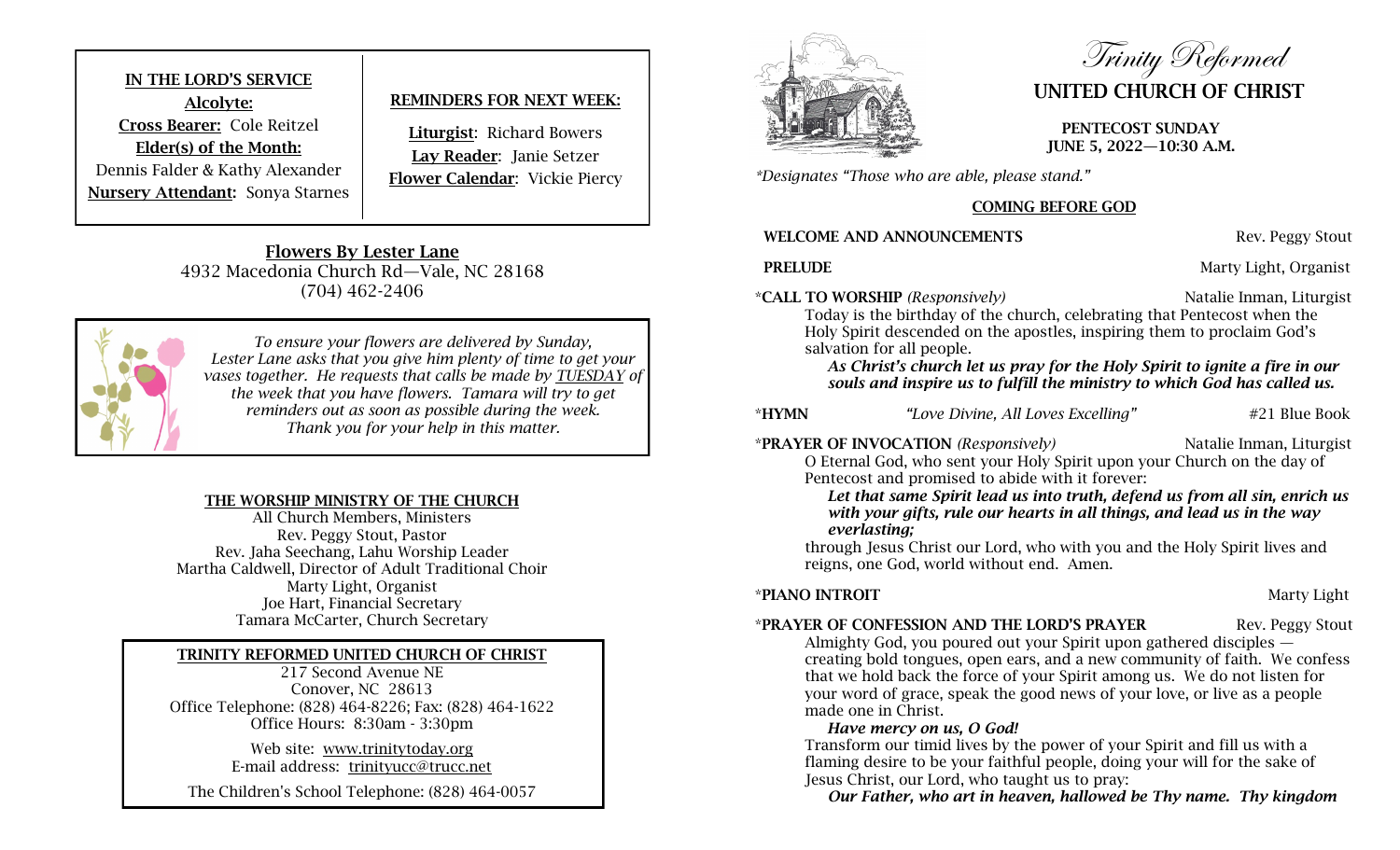*come, Thy will be done, on earth as it is in heaven. Give us this day our daily bread and forgive us our debts as we forgive our debtors. And lead us not into temptation, but deliver us from evil. For Thine is the kingdom, and the power and the glory, forever. Amen.* 

#### \***PRAISE RESPONSE** *"Spirit of the Living God"* #155 Blue Book

*Spirit of the Living God, Fall afresh on me, Spirit of the Living God, Fall afresh on me. Melt me, mold me, Fill me, use me. Spirit of the Living God, Fall afresh on me.*

*(Please be seated.)*

#### **LISTENING TO GOD'S WORD**

**RECEPTION OF NEW MEMBERS** Rev. Peggy Stout

(John & Margie Furmage and Ron Young)

 **PRAYER FOR ILLUMINATION** *(Unison)* Todd Dickerson, Lay Reader *Lord of heaven and earth, pour out on us the abundant gifts of your Holy Spirit. May the work begun by the Spirit on the day of Pentecost continue as we hear your word and do your will. Amen.*

 **OLD TESTAMENT READING** *Psalm 104:24-34* Todd Dickerson, Lay Reader The Word of the Lord. *Thanks be to God!*

**ANTHEM** *"Come, Holy Spirit"* Chancel Choir—Martha Caldwell, Director

**\*GOSPEL READING** *John 14:8-17, 25-27* Rev. Peggy Stout

The Gospel of the Risen Christ. *All praise to you, Christ our Lord!*

**SERMON** Rev. Peggy Stout

#### **RESPONDING TO GOD'S WORD**

#### **AFFIRMATION OF FAITH** *(The Apostle's Creed) ?*

Let us confess the faith of our baptism:

 *I believe in God, the Father Almighty, creator of heaven and earth. I believe in Jesus Christ, God's only Son, our Lord, who was conceived by the Holy Spirit, born of the Virgin Mary, suffered under Pontius Pilate, was crucified, died, and was buried; he descended to the dead. On the third day he rose again; he ascended into heaven, he is at the right hand of the Father, and he will come again to judge the living and the dead. I believe in the Holy Spirit, the holy catholic church, the communion of saints, the forgiveness of sins, the resurrection of the body, and the life everlasting. Amen.* 

**The Consistory** will meet TODAY, immediately following Worship in the Church Parlor.



Our next **Singles' Outing** will be held THIS **Tuesday, June 7th**. We will be traveling to 100 Main in Valdese for dinner. Please meet at the church at 4:30pm to carpool—or at the restaurant at 5:00pm. Dinner Menu includes items like shrimp, chicken, and steak! Average cost: \$20-\$25.

**The Board of Christian Education** will also meet THIS Tuesday, June 7th at 7:00pm. Please make plans to join us as we discuss this year's Vacation Bible School and summer activities for the kids.

#### **Our special Mission Project for the month of June:**

Making & Serving Bagged Lunches at The Corner Table Saturday, June 11th from 9am-11am



Please meet with us at 9:00am on this Saturday to help us fill-up 300 lunch bags. A group of volunteers will go serve them afterwards at the Corner Table.

If you would like to help, please call the church office and let Tamara know!

**Snack Supper & Planning Meeting for Chairpersons of ALL Program and Administrative Boards**—Tuesday, June 14th at 6:15pm.

Subway boxed meals will be available for dinner. Please bring your calendars as we discuss the remainder of 2022!



**Vacation Bible School July 24-27 from 6-8pm**

*We are currently looking for volunteers to help at our Vacation Bible School this year! VBS is one of our biggest outreach opportunities. Can you help? Sign-up sheets for volunteers AND Registration Forms for children are available at the back of the Sanctuary OR on the church's website: www.trinitytoday.org.*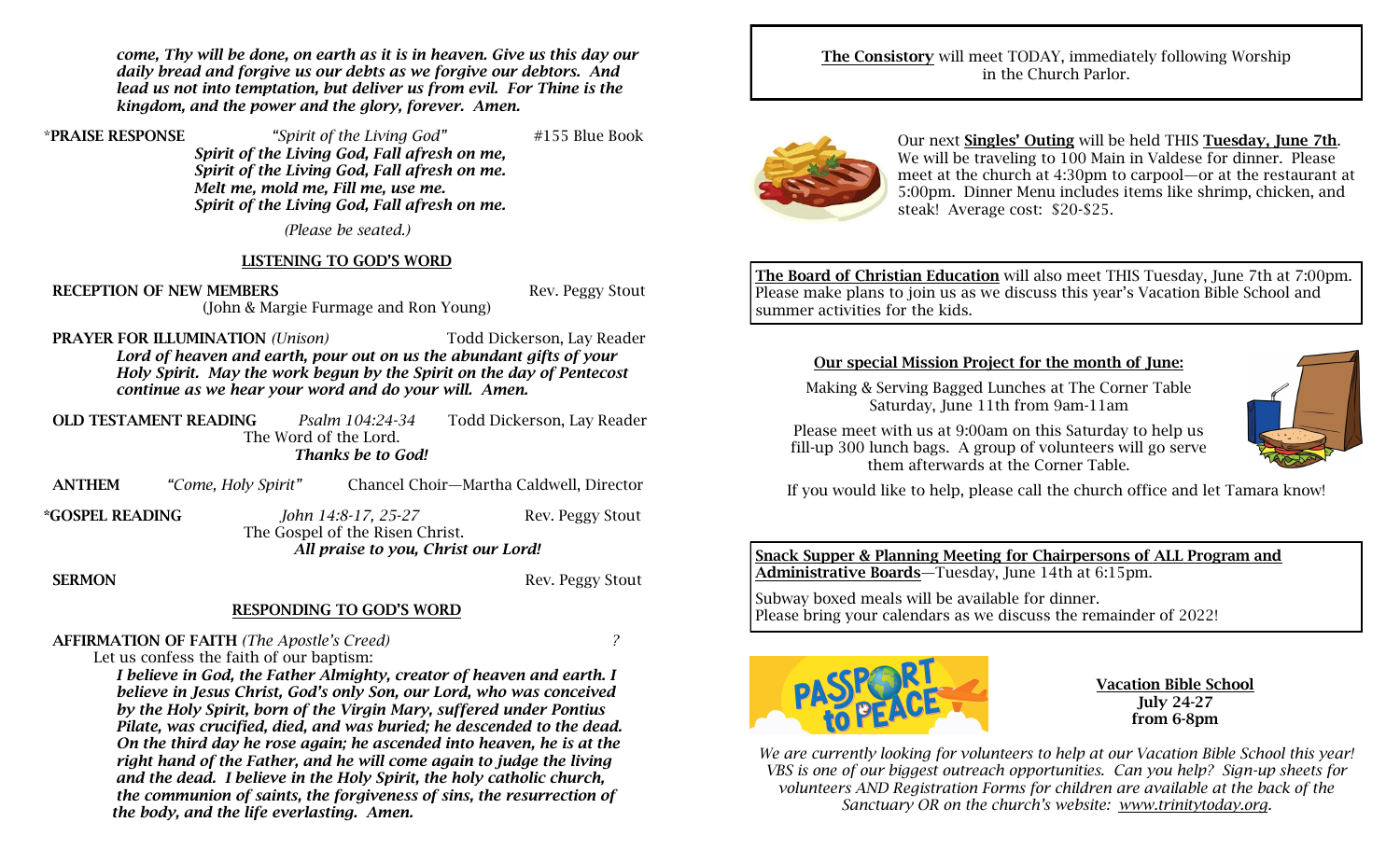







**OLD TESTAMENT READING** *Psalm 104:24-34*

 $24$  How many are your works. LORD! In wisdom you made them all; the earth is full of your creatures. 25There is the sea, vast and spacious, teeming with creatures beyond number—living things both large and small. <sup>26</sup>There the ships go to and fro, and Leviathan, which you formed to frolic there. <sup>27</sup> All creatures look to you to give them their food at the proper time. <sup>28</sup> When you give it to them, they gather it up; when you open your hand, they are satisfied with good things. <sup>29</sup>When you hide your face, they are terrified; when you take away their breath, they die and return to the dust. <sup>30</sup> When you send your Spirit, they are created, and you renew the face of the ground. <sup>31</sup> May the glory of the LORD endure forever; may the LORD rejoice in his works—<sup>32</sup> he who looks at the earth, and it trembles, who touches the mountains, and they smoke. <sup>33</sup> I will sing to the LORD all my life; I will sing praise to my God as long as I live. <sup>34</sup> May my meditation be pleasing to him, as I rejoice in the LORD.

The Word of the Lord. *Thanks be to God!*

\***GOSPEL READING** *John 14:8-17, 25-27*

 $8$ Philip said, "Lord, show us the Father and that will be enough for us."  $9$  Jesus answered: "Don't you know me, Philip, even after I have been among you such a long time? Anyone who has seen me has seen the Father. How can you say, 'Show us the Father'? <sup>10</sup>Don't you believe that I am in the Father, and that the Father is in me? The words I say to you I do not speak on my own authority. Rather, it is the Father, living in me, who is doing his work. <sup>11</sup> Believe me when I say that I am in the Father and the Father is in me; or at least believe on the evidence of the works themselves. <sup>12</sup>Very truly I tell you, whoever believes in me will do the works I have been doing, and they will do even greater things than these, because I am going to the Father. <sup>13</sup> And I will do whatever you ask in my name, so that the Father may be glorified in the Son. <sup>14</sup>You may ask me for anything in my name, and I will do it. <sup>15</sup> "If you love me, keep my commands. <sup>16</sup>And I will ask the Father, and he will give you another advocate to help you and be with you forever— $17$  the Spirit of truth. The world cannot accept him, because it neither sees him nor knows him. But you know him, for he lives with you and will be<sup>[[a\]](https://www.biblegateway.com/passage/?search=John+14%3A8-17&version=NIV#fen-NIV-26686a)</sup> in you.

 $25$  "All this I have spoken while still with you.  $26$  But the Advocate, the Holy Spirit, whom the Father will send in my name, will teach you all things and will remind you of everything I have said to you. <sup>27</sup> Peace I leave with you; my peace I give you. I do not give to you as the world gives. Do not let your hearts be troubled and do not be afraid.

The Gospel of the Risen Christ. *All praise to you, Christ our Lord!* **Congregational CARE NOTES today**! There are notebooks provided at the back of the Sanctuary. Please take a moment to write a note of care, thought, or appreciation to someone on the church prayer list. *Please write their name on the top of the paper*. We will take the notes up after the service and mail them directly to the person's home.

#### **REMEMBER IN PRAYER & with your cards, calls, visits**

| <b>RECUPERATING AT HOME</b><br>Donna Griffin Cox<br><b>Jane Bartholomew</b><br>Martha Sigmon<br>Virginia Brown<br>Peggy Wright<br><b>Margie Reaves</b><br>Paul Towery<br>Mabel Lawing                                                     | <b>ALSO PLEASE REMEMBER:</b><br><b>Jo Ann Simmons</b><br><b>Sherry Eckard</b><br>Jeff Whisenant<br><b>Ted Setzer</b>                                                                                                  |  |
|-------------------------------------------------------------------------------------------------------------------------------------------------------------------------------------------------------------------------------------------|-----------------------------------------------------------------------------------------------------------------------------------------------------------------------------------------------------------------------|--|
| <b>HOMEBOUND</b><br><b>Jack Power</b><br>Diane Loftin<br>Wanda Sue Ammerman<br><b>IN ASSISTED-LIVING FACILITIES</b>                                                                                                                       | *Michael Gantt (son of Charles & Brenda)<br>*Boyd Stout (Rev. Peggy's brother) - at<br>Randolph Hospital in Asheboro<br><i>*</i> Carol King (Shuford family friend)                                                   |  |
| <b>ABERNETHY LAURELS</b><br>Joan Williamson (Room 240)<br>Joe Schell (Apt 205)<br><b>CONOVER NURSING &amp; REHAB</b><br>Bob Andrews (husband of Barbara)<br><b>CV ASSISTED LIVING</b><br>Mary Crump (Room 114)<br><b>GATEWAY (Lenoir)</b> | <b>CHRISTIAN LOVE AND SYMPATHY to</b><br>the family & friends of Isabella<br>Zaliagiris who died on May 26th in<br>New Orleans, LA. A memorial service<br>was held this past Wednesday at<br>Corinth Reformed Church. |  |
| Pat Roark (Room 124)<br><b>TRINITY VILLAGE</b><br>Sarah Hoffman (Room 809-A)<br>Bobbie Whisenant (Room 302)<br><b>CARDINAL HEALTHCARE &amp; REHAB</b><br>Kim Crotts (husband of Deb Crotts)                                               |                                                                                                                                                                                                                       |  |

support you gave me and my family has given us much needed comfort during this difficult time. I would also like to say THANK YOU to the Hugs & Stitches group for the beautiful prayer shawl that was given to Mom while she was at Conover Nursing. This symbol of love and support gave us comfort each time we looked at it. The ministry you provide is so important and appreciated.  $\qquad -$  Love, Kelly Barringer